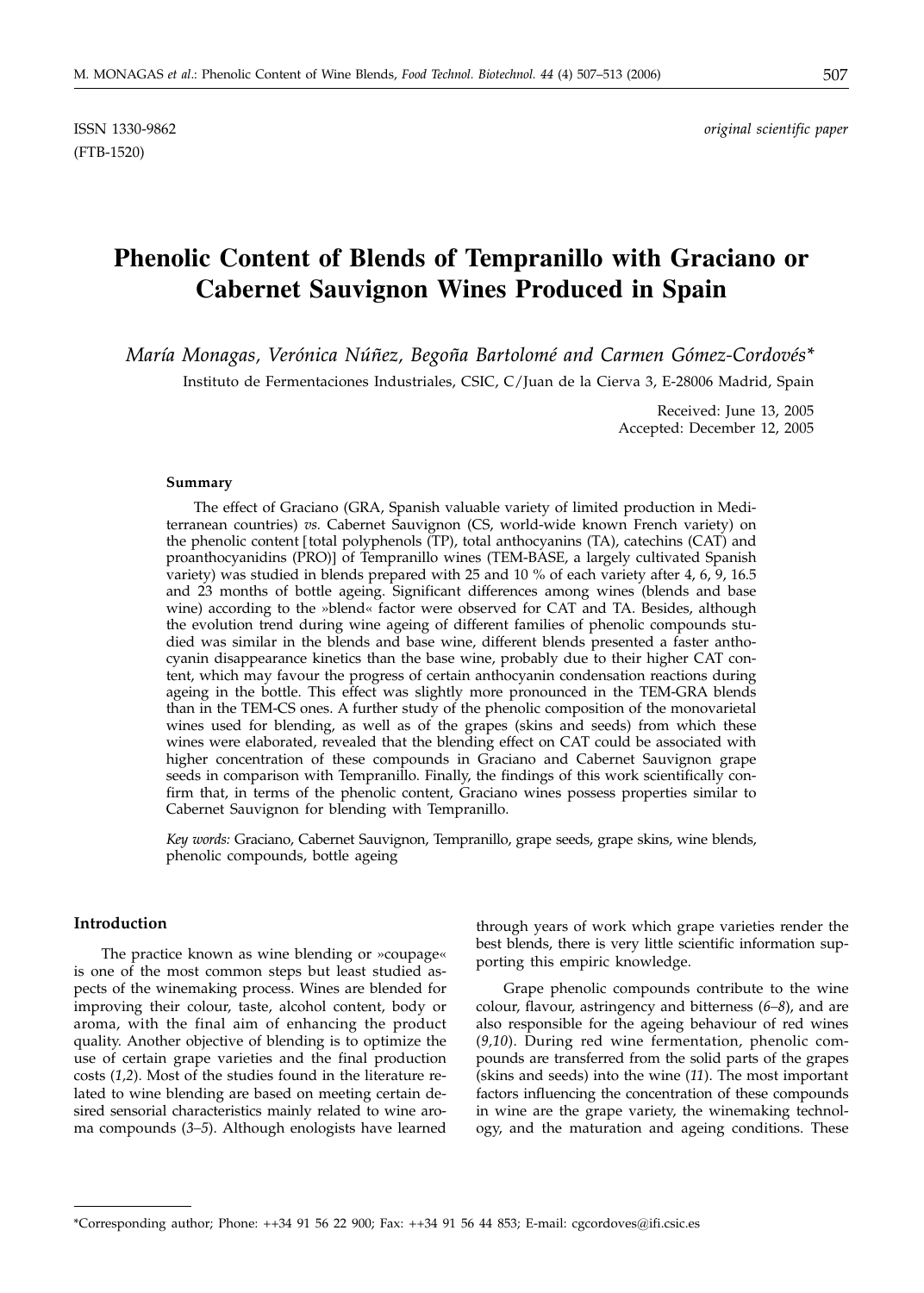factors also determine the pH of the wine. It is known that an acidic pH assures a higher proportion of anthocyanins in flavylium form and, therefore, a higher amount of highly reactive anthocyanins in electrophilic form. In addition, an acidic pH is highly important for promoting the C-C bond cleavage of procyanidins from which intermediate-sized carbocations are liberated to participate in anthocyanin-flavanol and flavanol-flavanol direct condensation reactions.

The study of grape varieties that could result in varietal and blended wines with special and original quality attributes is becoming of great interest. The Spanish *Vitis vinifera* L. cv. Graciano is a variety that has a very limited production (0.02 % of the total grape varieties grown) concentrated mainly in Navarra and La Rioja regions, but is highly appreciated for providing distinctive elements (freshness, aroma and colour) to the blending of wines, specially of Tempranillo, a widely cultivated Spanish variety used for monovarietal and blended wines. However, there is no scientific information supporting the blending attributes of Graciano, particularly related to the phenolic composition and therefore to the colour, in comparison with other well known varieties (*i.e*. Cabernet Sauvignon). In addition, considering that phenolic compounds, in particular anthocyanins and flavanols, participate in numerous chemical reactions during wine ageing, leading to colour and astringency changes (*9,12– 19*), little is known about the changes that these compounds undergo in wine blends during ageing in the bottle (commercial life) with respect to those of the original base wines.

Although HPLC-DAD is usually employed for the detection and quantification of phenolic compounds, this technique is not affordable in wineries for routine polyphenol analysis. Classic polyphenol methods based on global spectrophotometric determinations are more practical for the control of vinification process and usually provide the information that wineries need to make decisions concerning product quality and process improvements (*20–24*). The aim of the present work was to evaluate the effect of Graciano (GRA) *vs.* Cabernet Sauvignon (CS) wines on the phenolic content of Tempranillo (TEM) blends during the period from 4 to 23 months of bottle ageing that covers their commercial life, using analytical methods usually peformed in wineries. In order to understand possible effects of blending with each varietal wine (modifier), the phenolic composition of the monovarietal wines, as well as the grapes (skins and seeds) from which these wines were elaborated, was also studied.

## **Materials and Methods**

#### *Materials*

Vanillin and Folin-Ciocalteu reagent were purchased from Merck (Darmstadt, Germany). Malvidin-3-glucoside and cyanidin were obtained from Extrasynthèse (Genay, France). (+)-Catechin and gallic acid were purchased from Sigma (USA). HPLC-grade acetone, methanol, acetic and formic acids were obtained from Fisher Scientific (Houston, TX, USA).

### *Wines*

### Monovarietal wines

Monovarietal young red wines made from grapes of *Vitis vinifera* cv. Tempranillo, Graciano and Cabernet Sauvignon grown in the same geographical area (Olite, Spain) and harvested at their technological maturity (vintage 2000) were used for this study. The values corresponding to some characteristics of different grape varieties are presented in Table 1. Wines were elaborated at the Viticulture and Enology Station of Navarra (EVENA, Olite, Spain) as follows: 220 kg of grapes of each variety

Table 1**.** Vineyard yield and classical parameters determined in grapes and young wines

|                                    | Tempranillo | Graciano | Cabernet<br>Sauvignon |
|------------------------------------|-------------|----------|-----------------------|
| Grapes                             |             |          |                       |
| Vineyard yield/(kg/ha)             | 8815        | 5093     | 6730                  |
| pH                                 | 3.9         | 3.6      | 3.7                   |
| $\frac{\text{Sugar}}{\text{Brix}}$ | 21.1        | 24.3     | 21.9                  |
| Wines                              |             |          |                       |
| pH                                 | 4.3         | 3.5      | 3.6                   |
| Alcohol/%                          | 13.2        | 13.7     | 12.8                  |
| Density/ $(g/L)$                   | 0.993       | 0.990    | 0.992                 |
| Volatile acidity/ $(g/L)$          | 0.34        | 0.19     | 0.18                  |
| Total acidity $/(\mathbf{g}/L)$    | 4.0         | 5.7      | 5.9                   |
| Total dried extract/ $(g/L)$       | 30.4        | 25.9     | 28.1                  |

were destemmed, crushed and collected into 200-litre stainless-steel wine vats. Semi-industrial scaled fermentations were performed with a yeast inoculum of 25 g/hL (80 % EVENA *Saccharomyces cerevisiae* Na33 yeast strain and 20 % Lallemand *Saccharomyces bayanus* EC118 yeast strain) at a temperature up to  $27$  °C. The cap was punched down twice a day until it remained submerged during a 14-day maceration period. At the end of alcoholic fermentation, the wines were racked and stabilized for a period of one month at  $-2$  °C. The values corresponding to some classical wine parameters of the young wines are shown in Table 1.

#### Wine blends

Four wine blends were prepared taking Tempranillo (TEM) as the base wine, and Graciano (GRA) and Cabernet Sauvignon (CS) wines as modifiers in volume proportions of 10 and 25 % each (TEM-GRA 90:10 and 75:25, TEM-CS 90:10 and 75:25). The wines were then filtered through SEITZ K250 filters  $(2.5-3.0 \,\mu m)$  (Sert Schenk Filter System GmB, Bad Krevznach, Germany) and finally bottled after correcting the free  $SO<sub>2</sub>$  level to 30 mg/L. The different blends and the base wine were analyzed after 4, 6, 9, 16.5 and 23 months of bottling and storage at 13 °C and 80–85 % relative humidity. At each ageing time, two bottles from each wine were combined, homogenized and then analyzed. Wine analyses were performed in duplicate and the mean value was used for statistical analysis.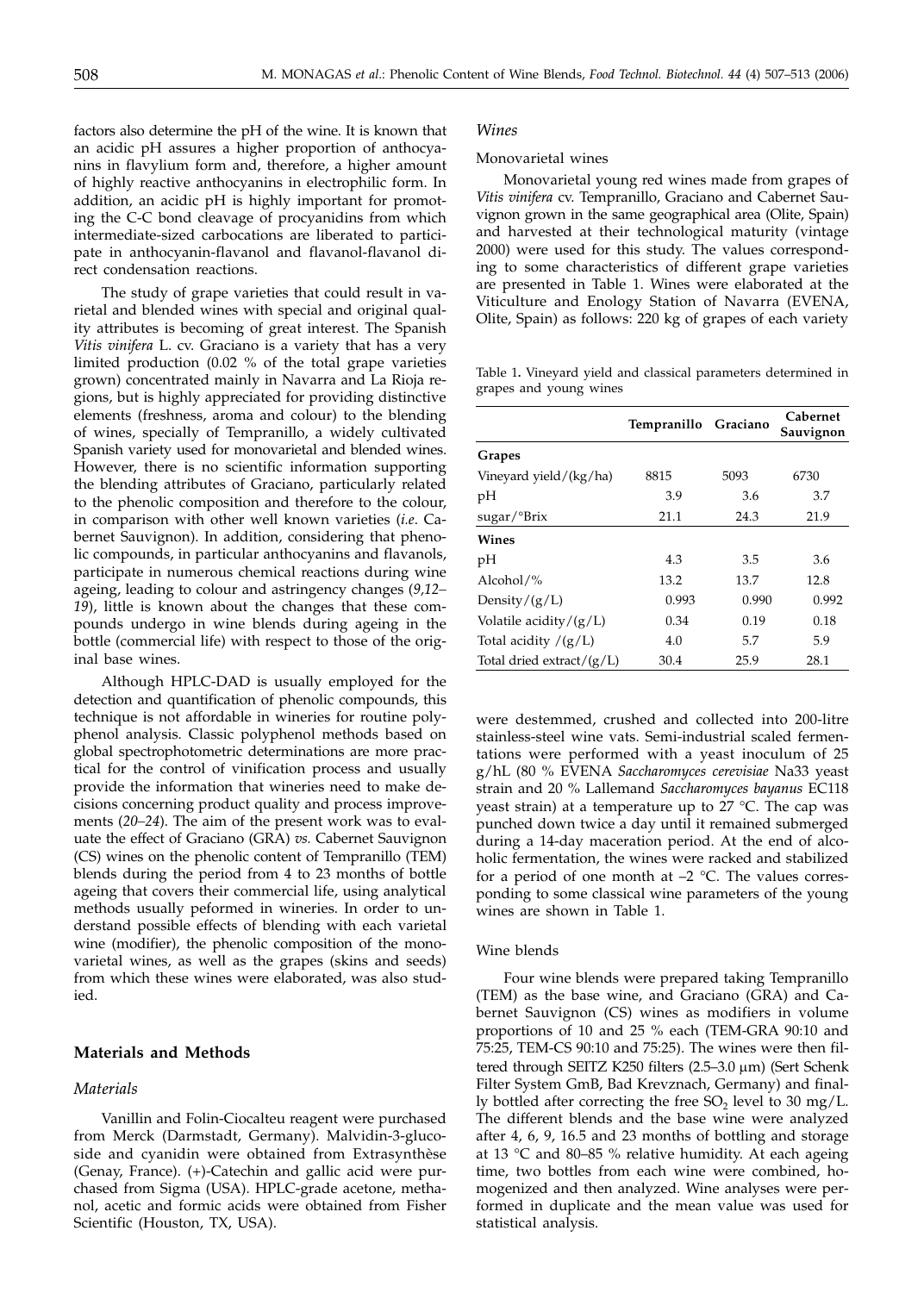#### *Grapes*

Two groups of 100 berries from *Vitis vinifera* L. cv. Tempranillo, Graciano and Cabernent Sauvignon used for elaborating the wines were randomly selected from the collected samples (5 kg) of each variety. The solid parts of the grape, skins and seeds, were manually separated, lyophilized and frozen at –18 °C under nitrogen for subsequent analysis.

## *Extraction of phenolic compounds from the solid parts of the grape*

#### Skins

Anthocyanin extracts were prepared by maceration of 2.5 g of milled skins in 50 mL of methanol/formic acid (volume ratio of 95:5) for 12 h, the coloured liquid was separated from the solid matrix and replaced with fresh solvent twice. The three combined solutions were concentrated in a rotary evaporator up to 25 mL, avoiding temperatures higher than 35 °C. Distilled water was added to the sample up to 50 mL and kept at  $-18$  °C under nitrogen until analysis. Each extraction procedure was carried out in duplicate.

#### Seeds

Grape seeds were ground using a coffee bean miller to a particle size of less than 50  $\mu$ m. Lipids from the ground grape seeds (0.25 g) were removed by extracting twice with 40 mL of hexane for 15 min each time. The lipid-free solid was air-dried and the procyanidins were extracted with 40 mL of acetone/water/acetic acid (70: 29.5:0.5). The mixture was vortexed and sonicated for 30 min and left at room temperature for 30 min. The extract was then centrifuged at 3000 rpm for 15 min at 20 °C. The supernatant was filtered (Whatman No. 1) and concentrated to 5 mL using a rotary evaporator under partial vacuum at 35 °C. Samples were then freeze- -dried. Extraction was performed in duplicate. For the phenolic determinations, 0.02 g of the freeze-dried sample was reconstitued in 1 mL of methanol/water (50:50).

#### *Global phenolic determinations*

Extracts from grape skins and seeds, and monovarietal and blended wines were assayed for total polyphenols (TP), total anthocyanins (TA), catechins (CAT) and proanthocyanidins (PRO).

TP were determined using the method of Singleton and Rossi (*25*), which is based on the oxidation of the hydroxyl groups of phenols in basic media by the Folin- -Ciocalteau reagent (mixture of phosphotungstic and phosphomolybdic acids of yellow colour). Briefly, 0.1 mL of the sample (wine or extract), 0.5 mL of Folin-Ciocalteau reagent and 10 mL of sodium carbonate solution (75 g/L) were mixed and the volume made up to 25 mL with distilled water. After 1 h, the absorbance was measured at 750 nm against a blank prepared in the same way but without the addition of the reagent. Gallic acid was used as standard to construct the calibration curve. Analysis was performed in duplicate.

CAT was determined by the method of Swain and Hillis (*26*). In this assay, monomeric flavanols, and oligomeric and polymeric proanthocyanidins (tannins) react

with vanillin in acidic medium to yield chromophores absorbing at 500 nm. Briefly, 0.1 mL of the sample (wine or extract) and 2 mL of vanillin (1 % in 70 % chloride acid) were mixed and the volume made up to 10 mL with 70 % chloride acid. After 25 min, the absorbance was measured at 500 nm against a blank prepared in the same way but without vanillin. (+)-Catechin was used as standard to construct the calibration curve. Analysis was performed in duplicate.

PRO was determined as described by Ribéreau-Gayon and Stonestreet (*27*). The method is based on the acid-catalyzed oxidative cleavage of the C-C interflavanic bond of proanthocyanidins in butanol-HCl (Bate- -Smith method). Briefly, 0.2 mL of the sample (wine or extract) and 20 mL of butanol/HCl (50:50) (0.54 mM FeSO<sub>4</sub>) were incubated at 90 °C for 1 h. After cooling, the mixture volume was made up to 25 mL with butanol-HCl mixture, and the absorbance was measured at 550 nm against a blank prepared in the same way but without heating. Cyanidin was used as standard to construct the calibration curve. Analysis was performed in duplicate.

TA was determined as described by Paronetto (*28*). The method was based on the pH structural-dependent property of anthocyanins. The difference in absorbance measured at 525 nm when the pH is changed from 3.5 (phosphate-citrate buffer) to 0.1 (1 M chloride acid) was taken as a measure of total anthocyanins. Considering that oligomeric and polymeric pigments are more resistant to pH changes than monomeric anthocyanins, the TA determination mostly included free monomeric or simple anthocyanins. Malvidin-3-glucoside was used as standard to construct the calibration curve. Analysis was performed in duplicate.

#### *Sensorial analysis*

The different blends and the base wine were evaluated by the trained taster panel of EVENA (Spain) at the end of the ageing period (23 months), following the Office International de la Vigne et du Vin (OIV) (*29*) sensorial analysis tasting cards and recomendations. Visual attributes (fluency, transparency, hue and vivacity), smell attributes (cleanliness, intensity, fineness and harmony), taste attributes (cleanliness and intensity), and taste-smell attributes (body, harmony, persistence and final sensation) were considered in the evaluation.

#### *Statistical analysis*

ANOVA and linear regression analysis of the data were performed using the PC software package Statgraphics Plus 2.1 (Graphics Software Systems, Rockwille, MD, USA).

#### **Results and Discussion**

### *Phenolic content of wine blends during ageing in the bottle*

The effect of blending a monovarietal Tempranillo wine (base wine) with either Graciano or Cabernet Sauvignon wines on the content of total polyphenols (TP), total anthocyanins (TA), catechins (CAT) and proantho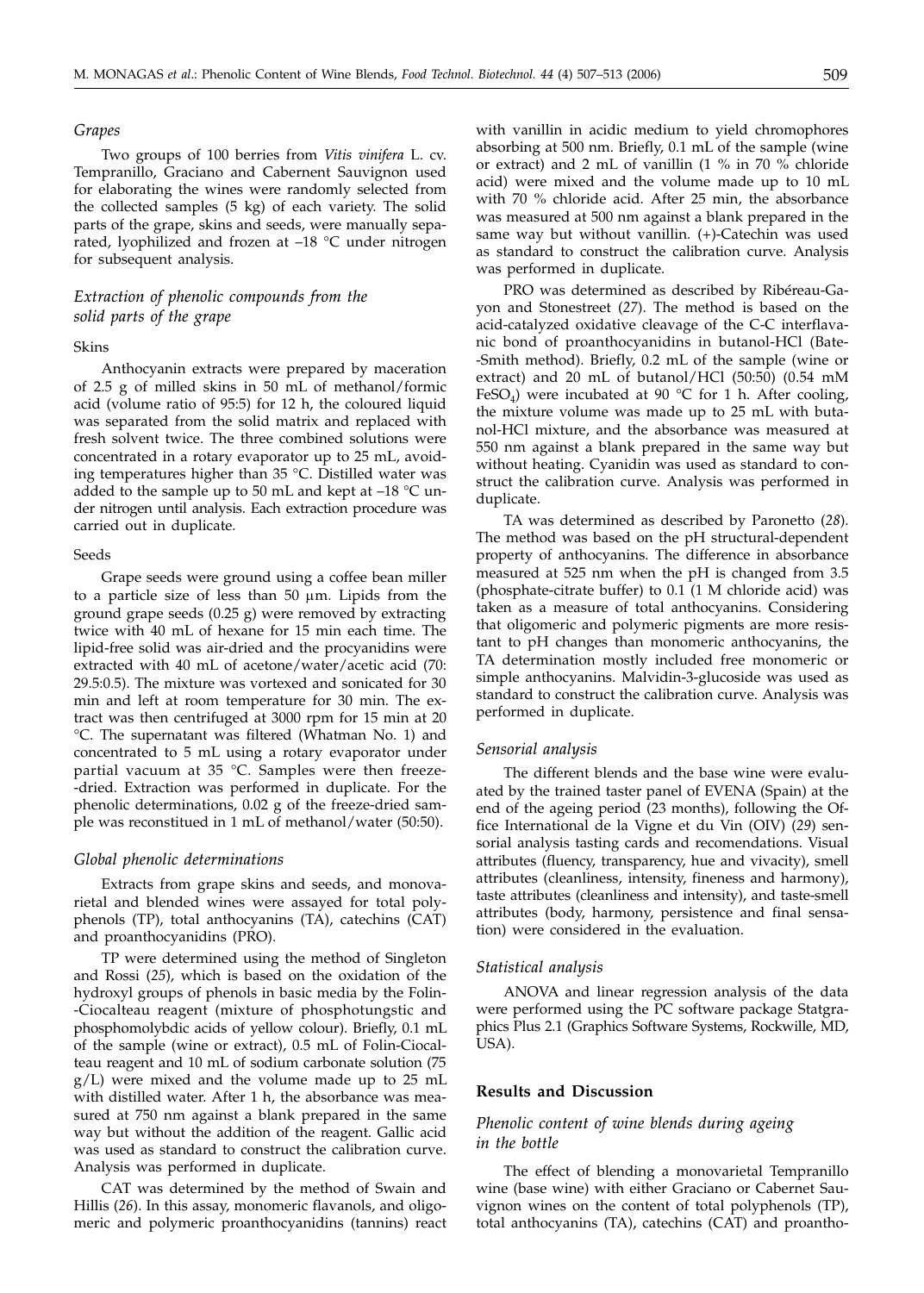cyanidins (PRO) after 4, 6, 9, 16.5 and 23 months of ageing in the bottle is shown in Fig. 1.

A two-way ANOVA analysis indicated significant differences  $(p<0.05)$  among wines according to both time  $(p=0.00)$  and blend  $(p=0.00)$  factors for the content of TA and CAT. Results for these two determinations are discussed below. However, for TP and PRO significant differences (p<0.05) among wines were only presented in the function of the ageing time in the bottle, but not (p>0.05) in the function of the blend factor. TP registered an increase in concentration after 9 months of ageing followed by a decrease at 23 months of ageing in the bottle. These changes are possibly due to the transformation of phenolic compounds into condensed forms that possess slightly different chemical properties and reactivities towards the Folin-Ciocalteau reagent (*25*). In the case of PRO, their content increased, particularly during the first months of ageing, followed by a period (from 9 to 16.5 months) when fewer changes were registered. Considering the principle of this analytical me-

thod (the acid-catalysed oxidative cleavage of the C-C interflavanic bond of proanthocyanidins) (*30*), the overall profile of PRO could be the result of the formation of new phenolic condensation products and of the cleavage of polymeric proanthocyanidins during ageing, which, depending on the their size and structural composition, could render different reaction yields with the Porter reagent (*30*).

In relation to TA, both TEM-GRA and TEM-CS (90:10 and 75:25, each) blends presented a lower TA concentration than the Tempranillo base wine (TEM) (Fig. 1b). During bottle ageing, a progressive decrease in the TA content of the different wines was registered. This behaviour is consistent with the participation of monomeric anthocyanins in numerous condensation reactions during bottle ageing, mainly including the direct or acetaldehyde-mediated condensation reactions with flavanols (*9,12*), as well as their combination with other small molecules possesing a polarizable double bond (*i.e*. pyruvic acid, acetaldehyde, vinylphenols and vinyl-



**Fig. 1.** Evolution of total phenols and of different groups of phenolic compounds during ageing in the bottle: (a) total polyphenols (TP), (b) total anthocyanins (TA), (c) catechins (CAT), (d) proanthocyanidins (PRO). The curves were fitted to the coordinate data according to the distance-weighted least square smoothing procedure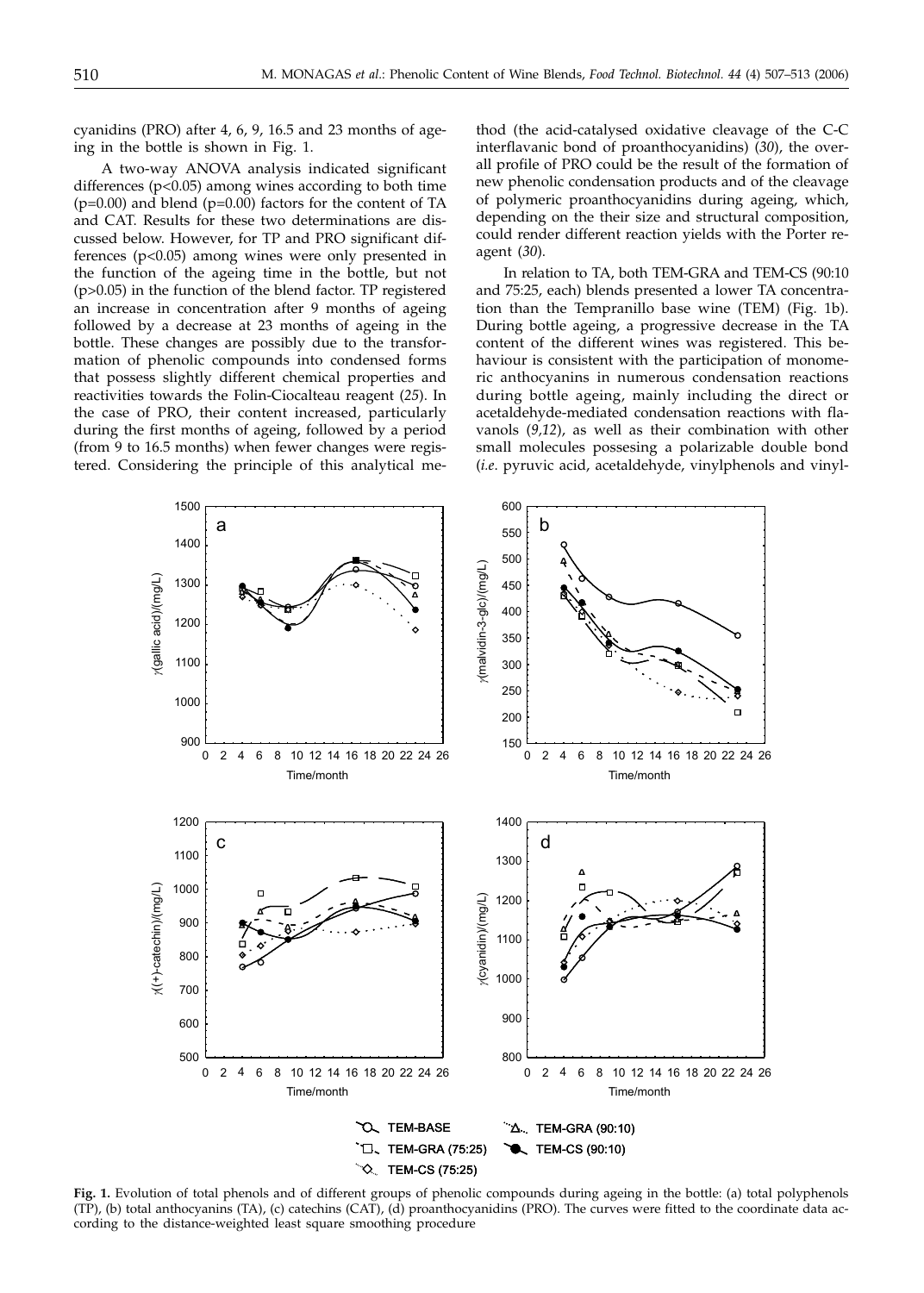flavanols), leading to the so called pyranoanthocyanins (*14,15,18,19,31–33*). In addition, during wine ageing anthocyanins may also undergo hydrolytic and degradation reactions in minor extension (*34*). As reported by other authors (*35–38*), the anthocyanin decline followed the first order kinetic, which is defined by the equation ln[A]*=–kt+*ln[A]0, where [A] is the pigment concentration (mg/L) and *t* is the time (months) of ageing in the bottle.

The reaction rate constant (*k*) for TA was determined by calculating the slope of the curve ln[A] *vs. t* by linear regression analysis. The reaction quarter-life  $(t_{1/4})$  and half-life  $(t_{1/2})$ , corresponding to the time required for a 25 and a 50 % reduction of the initial anthocyanin concentration, respectively, were also calculated by the equation  $t_{1/x}$ =(ln*x*-ln(*x*-1))/k, being [A]<sub>0</sub>/*x* the reduced concentration. The results of the kinetic study are presented in Table 2. Independently of the variety of the modifier (Graciano or Cabernet Sauvignon wine), anthocyanins in the blends presented an approximately 2-fold faster disappearance kinetic than in the base wine, as can be observed from the  $t_{1/4}$  and  $t_{1/2}$  values. The time required for a 25 %  $(t_{1/4})$  reduction of the initial anthocyanin concentration in the Tempranillo base wine was approximately of the order required for a 50  $\%$  ( $t_{1/2}$ ) reduction of the initial anthocyanin content in the blends (Table 2). The TEM-GRA blends presented slightly higher *k* values than the TEM-CS ones, especially in the case of the 90:10 blends. Finally, as expected from the kinetic data, losses in total anthocyanins registered after 23 months of ageing in the bottle were also higher for the TEM-GRA blends (52 % for the 75:25 and 50 % for the 90:10) than for the TEM-CS ones (45 % for the 75:25 one and 43 % for the 90:10) with the same proportion of modifier wine, being only 33 % in the base wine. Losses were slightly higher for the 75:25 blends than for the 90:10 ones, independently of the variety of the modifier wine employed.

Table 2. Dissapearance rate of total anthocyanins in Tempranillo base wine and in the different blends

|                      |      |      | $t_{1/4}$ /month $t_{1/2}$ /month $k/(10^{-3}$ ·month <sup>-1</sup> ) | $R^2$  |
|----------------------|------|------|-----------------------------------------------------------------------|--------|
| <b>TEM-BASE</b>      | 16.7 | 40.3 | 17.2                                                                  | 0.8797 |
| <b>TEM-GRA 90:10</b> | 8.7  | 20.9 | 33.2                                                                  | 0.9486 |
| <b>TEM-CS 90:10</b>  | 10.5 | 25.3 | 27.4                                                                  | 0.9247 |
| <b>TEM-GRA 75:25</b> | 8.3  | 20.1 | 34.5                                                                  | 0.9407 |
| <b>TEM-CS 75:25</b>  | 8.7  | 20.9 | 33.1                                                                  | 0.9213 |

*t*1/4: time required for a 25 % reduction of the initial anthocyanin concentration

*t*1/2: time required for a 50 % reduction of the initial anthocyanin concentration

*k:* rate constant

Considering the CAT content, the blends presented higher values than the base wine, with the exception of TEM-CS (75:25) blend at 16.5 months, and of TEM-CS and TEM-GRA (90:10) blends at 23 months of ageing (Fig. 1c). A slight increase in the CAT concentration was registered during bottle ageing, particularly in the Tempranillo base wine. Since the vanillin reaction used for the CAT determination is specific of *meta*-dihydroxyphenyl moieties and thus of the free A-rings of monomeric flavanols and of the upper flavanol unit of proanthocyanidin oligomers and polymers (*26*), this evolution trend could be the result of the interflavanic bond cleavage of polymeric proanthocyanidins during ageing (*13*), generating smaller size molecules and thus increasing the concentration of available end units.

Finally, the wine blends and the base wine were evaluated by a trained taster panel at the end of the ageing period. The overall rating of the blends was higher than that of the base wine  $(67.2/100)$ , in direct relation to the proportion of modifier wine employed: 77.2 for TEM-GRA (90:10); 77.2 for TEM-CS (90:10); 79.7 for TEM-GRA (75:25), and 89.5 for TEM-CS (75:25). Graciano was judged to make a substantial improvement in the colour and structure of Tempranillo base wine, whereas Cabernet Sauvignon was recognized as improving the colour of Tempranillo as well as its aromatic complexity and flavour.

## *Phenolic content of monovarietal wines, and grape skins and seeds*

In order to explain lower TA and higher CAT contents of the blends in comparison with the base wine, different monovarietal wines as well as grapes (skins and seeds) from which these wines were elaborated were studied. Anthocyanins are mainly located in the grape skins, whereas flavanols are located in both, the skins and seeds. Table 3 shows the content of total polyphenols (TP), total anthocyanins (TA), catechins (CAT) and proanthocyanidins (PRO) in grapes and wines from Tempranillo, Graciano and Cabernet Sauvignon. In the case of grape seeds, only TP, CAT and PRO are presented. Tempranillo monovarietal wine presented a slighlty higher TA concentration than Graciano and Cabernet Sauvignon wines (Table 3), which explains the lower TA content registered in the different blends in comparison with the base wine (Fig. 1). However, when comparing the TA content of the skins of the three grape varieties, Graciano skins presented the highest TA content followed by Tempranillo and then by Cabernet Sauvignon (Table 3). These differences between the TA of the skins and derived wines could be due to differences in the thickness of the skins among varieties, which may affect the anthocyanin extractability under normal maceration and fermentation conditions.

Graciano wine presented the highest content of CAT, followed very closely by Cabernet Sauvignon, and then much lower in Tempranillo (Table 3). These results are consistent with higher CAT values of the different blends (Fig. 1). No significant differences (p>0.05) were found in the PRO concentration between Graciano and Cabernet Sauvignon wines, which were only slightly higher in comparison with Tempranillo wine. A similar sequence (GRA>CS>TEM) to that presented for the CAT content of the wines was found for the CAT and PRO concentration of the grape seeds, although in the case of PRO differences found between varieties were smaller than in CAT, as observed in the wines (Table 3). However, a different situation was found for the grape skins, Tempranillo showing the highest CAT concentration followed by Cabernet Sauvingon skins, and then very low in the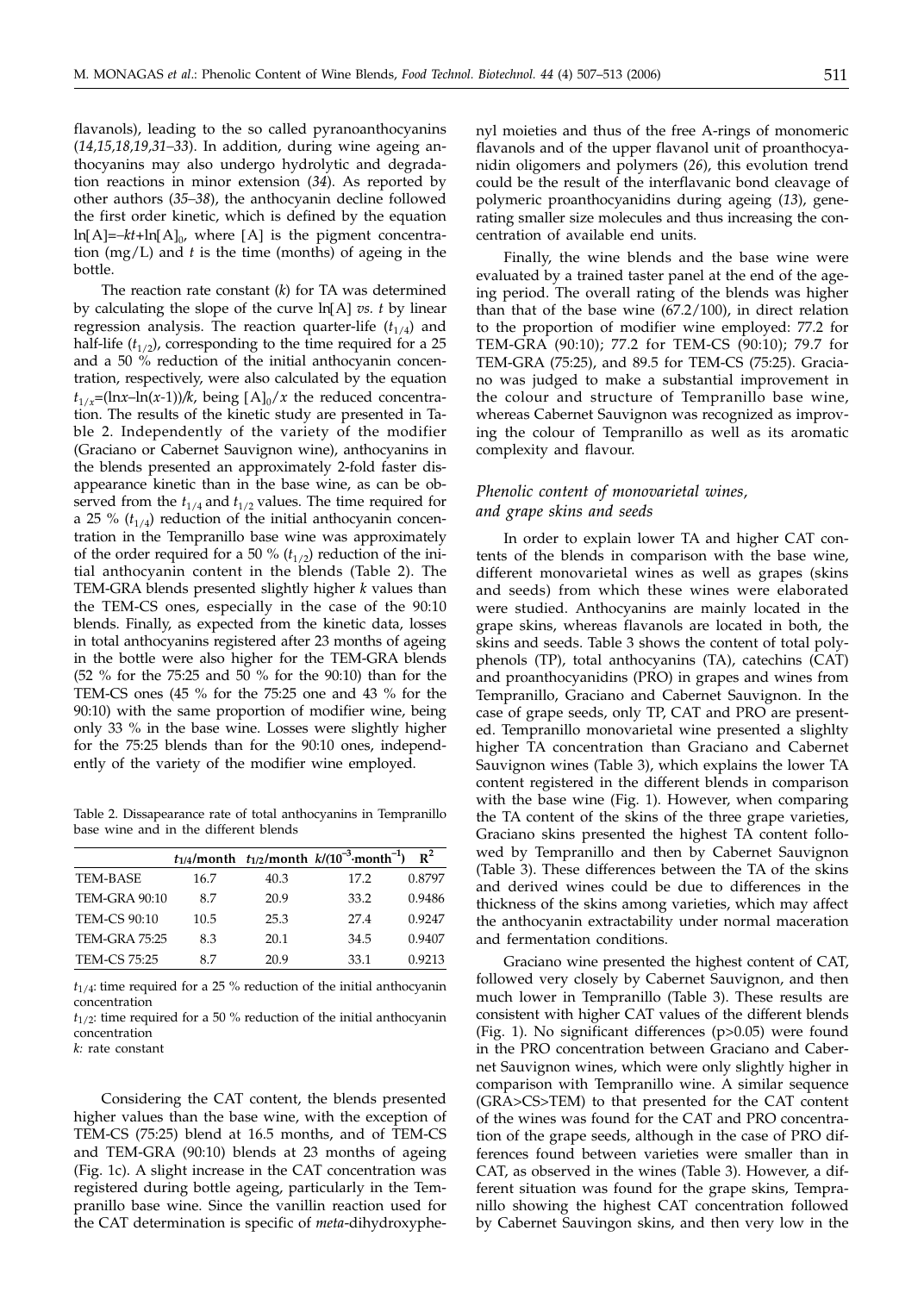Table 3. Phenolic content of the wine, grape skins and seeds

| Monovarietal<br>wine | Tempranillo      | Graciano         | Cabernet<br>Sauvignon |
|----------------------|------------------|------------------|-----------------------|
| Wine                 |                  |                  |                       |
| TP                   | 1320±11a         | $1503 \pm 12c$   | 1409±11b              |
| <b>TA</b>            | $596 \pm 2b$     | $565 \pm 10a$    | $553 \pm 16a$         |
| <b>CAT</b>           | 829±29a          | $1262 \pm 38c$   | $1092 \pm 38b$        |
| <b>PRO</b>           | $1044 + 63a$     | $1316 \pm 25b$   | 1237±43b              |
| PRO/CAT              | 1.26             | 1.04             | 1.13                  |
| Grape skins          |                  |                  |                       |
| TP                   | $18.0 \pm 0.3 b$ | $16.2 \pm 0.3 b$ | $11.6 \pm 1.3a$       |
| <b>TA</b>            | $18.2 \pm 0.6$   | $22.1 \pm 0.4c$  | $16.0 \pm 0.5a$       |
| <b>CAT</b>           | $8.1 \pm 0.42c$  | $0.50 \pm 0.02a$ | $2.05 \pm 0.08$       |
| <b>PRO</b>           | 27.7±1.3b        | $25.4 \pm 0.6$   | $17.3 \pm 1.3a$       |
| PRO/CAT              | 3.42             | 50.80            | 8.44                  |
| Grape seeds          |                  |                  |                       |
| TP                   | $22.3 \pm 2.2a$  | $28.5 \pm 4.6a$  | $21.8 \pm 3.0a$       |
| CAT                  | $54.6 + 4.1a$    | $117\pm5c$       | 76.3±2.6b             |
| <b>PRO</b>           | $40.7{\pm}2.0a$  | $57.2 \pm 0.5c$  | 53.9±6.6b             |
| PRO/CAT              | 0.75             | 0.49             | 0.71                  |

Mean value (*n*=2)±standard deviation

Different letters in the same row indicate significant differences at p<0.05

TP: total polyphenols (gallic acid, mg/L wine, mg/g seeds and skins), TA: total anthocyanins (malvidin-3-glc, mg/L wine, mg/g skins), CAT: catechins ((+)-catechin, mg/L wine, mg/g seeds and skins), PRO: proanthocyanidins (cyanidin, mg/L wine, mg/g seeds and skins)

Graciano variety. In terms of PRO, Tempranillo and Graciano skins showed similar levels and higher than Cabernet Sauvignon. Independently of the grape variety, the grape skins exhibited a lower CAT and PRO content than the seeds, in accordance with the results previously reported by other authors (*39–42*). The calculation of the PRO/CAT ratio in wines, skins and seeds in the three varieties also revealed similarities in the profile of wines and seeds (TEM>CS>GRA) in comparison with that of the skins (GRA>CS>TEM) (Table 3). Although flavanols from grape skins are more easily extracted than from seeds during maceration and fermentation (in the conditions used in this experiment), these findings strengthen the idea supported by other authors (*11,42*) that the seeds could largely contribute to the flavanol content of wines, if appropriate maceration time and fermentation temperature are applied, as in the case under study (14 days at 27 °C). Other authors (*43,44*) have also found that Tempranillo grape seeds and wines possess low flavanol content in comparison with other varieties. Wine blending is therefore a practical way of increasing the flavanol content of Tempranillo wines. On the other hand, Graciano seems an ideal variety for this purpose. Considering the phenolic potential of this Spanish grape variety, more effort should be devoted to increase its production and to optimize its phenolic extraction during winemaking.

## **Conclusions**

In general, the effect of blending with Graciano on the phenolic composition of Tempranillo base wine was similar to that of blending with Cabernet Sauvignon. Significant differences among wines (blends and base wine) according to the blend factor were observed for CAT and TA. In fact, it was found that this effect on the CAT concentration of the base wine most likely originated from the higher CAT content that Graciano and Cabernet Sauvignon grape seeds presented in comparison with Tempranillo, finally conditioning a higher CAT level in the monovarietal wines from which the blends were elaborated. Although the evolution trend of the different groups of phenolic compounds was very similar in the blends and base wine, the blends presented a faster anthocyanin disappearance kinetic than the base wine. Since CAT participate in anthocyanin condensation reactions, the higher content of these compounds in the TEM-GRA and TEM-CS blends may partially explain their faster anthocyanin disappearance rate when compared to Tempranillo base wine. Finally, the findings of this work suggest that in terms of the phenolic content, Graciano wine presents properties similar to Cabernet Sauvignon for the blends of Tempranillo. However, wine blends from the same varieties belonging to other production areas and vintages should be studied in order to confirm the results found in this work.

#### *Acknowledgements*

The authors are grateful to Mr. Julián Suberviola (EVENA, Navarra, Spain) for providing the wine samples and to Dr. Pedro J. Martín (CSIC, Madrid, Spain) for his kind assistance with the graph editing. The authors also thank the Agencia Española de Cooperación International (AECI) for a MUTIS predoctoral scholarship to M.M. and the Spanish Comisión Interministerial de Ciencia y Tecnología (CICYT) (Project ALI2003-07394 -C02-02) for funding.

#### **References**

- *1.* B. Rankine, Blending: A most important aspect of winemaking, *Aust. Grapegrow. Winemak. 289* (1988) 17–18.
- *2.* R.B. Boulton, V.L. Singleton, L.F Bisson, R.E. Kunkee: *Principles and Practices of Winemaking*, Chapman & Hall, New York, USA (1996).
- *3.* S. Datta, S. Nakai, Computer-aided optimization of wine blending, *J. Food Sci*. *57* (1992) 178–182.
- *4.* F. Iacono, G. Nicolini, E. Alonzo, Wine blending techniques and examples of qualitative result definition (sensory properties), *Vigne Vin, 26* (1999) 81–86.
- *5.* J.G. Ferrier, D.E. Block, Neural-network-assisted optimization of wine blending based on sensory analysis, *Am. J. Enol. Vitic. 52* (2001) 386–395.
- *6.* R.M. Arnold, A.C. Noble, Bitterness and astringency of grape seed phenolics in a model wine solution, *Am. J. Enol. Vitic. 29* (1978) 150–152.
- *7.* J.L. Robichaud, A.C. Noble, Astringency and bitterness of selected phenolic in wines, *J. Sci. Food Agric. 53* (1990) 343– 353.
- *8.* P. Ribéreau-Gayon, P. Pontallier, Y. Glories, Some interpretation of colour changes in young red wines during their conservation, *J. Sci. Food Agric*. *34* (1983) 505–516.